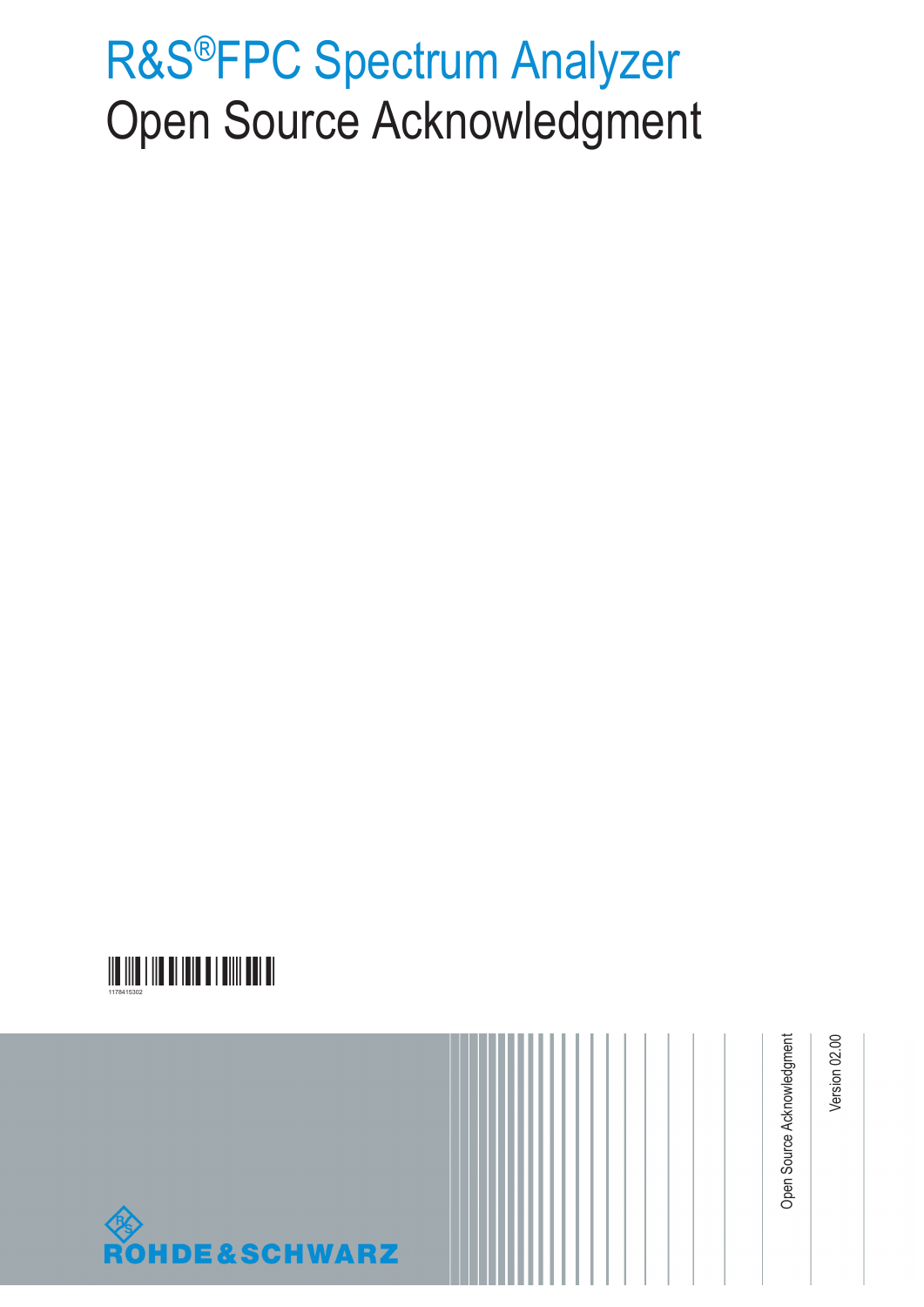This document is valid for the following Rohde & Schwarz instruments:

- R&S® FPC1000 (1328.6660.02)
- R&S® FPC1500 (1328.6660.03)

© 2018 Rohde & Schwarz GmbH & Co. KG Mühldorfstr. 15, 81671 München, Germany Phone: +49 89 41 29 - 0 Fax: +49 89 41 29 12 164 Email: [info@rohde-schwarz.com](mailto:info@rohde-schwarz.com) Internet: [www.rohde-schwarz.com](http://www.rohde-schwarz.com)

Subject to change – Data without tolerance limits is not binding. R&S® is a registered trademark of Rohde & Schwarz GmbH & Co. KG. Trade names are trademarks of the owners.

1178.4153.02 | Version 02.00 |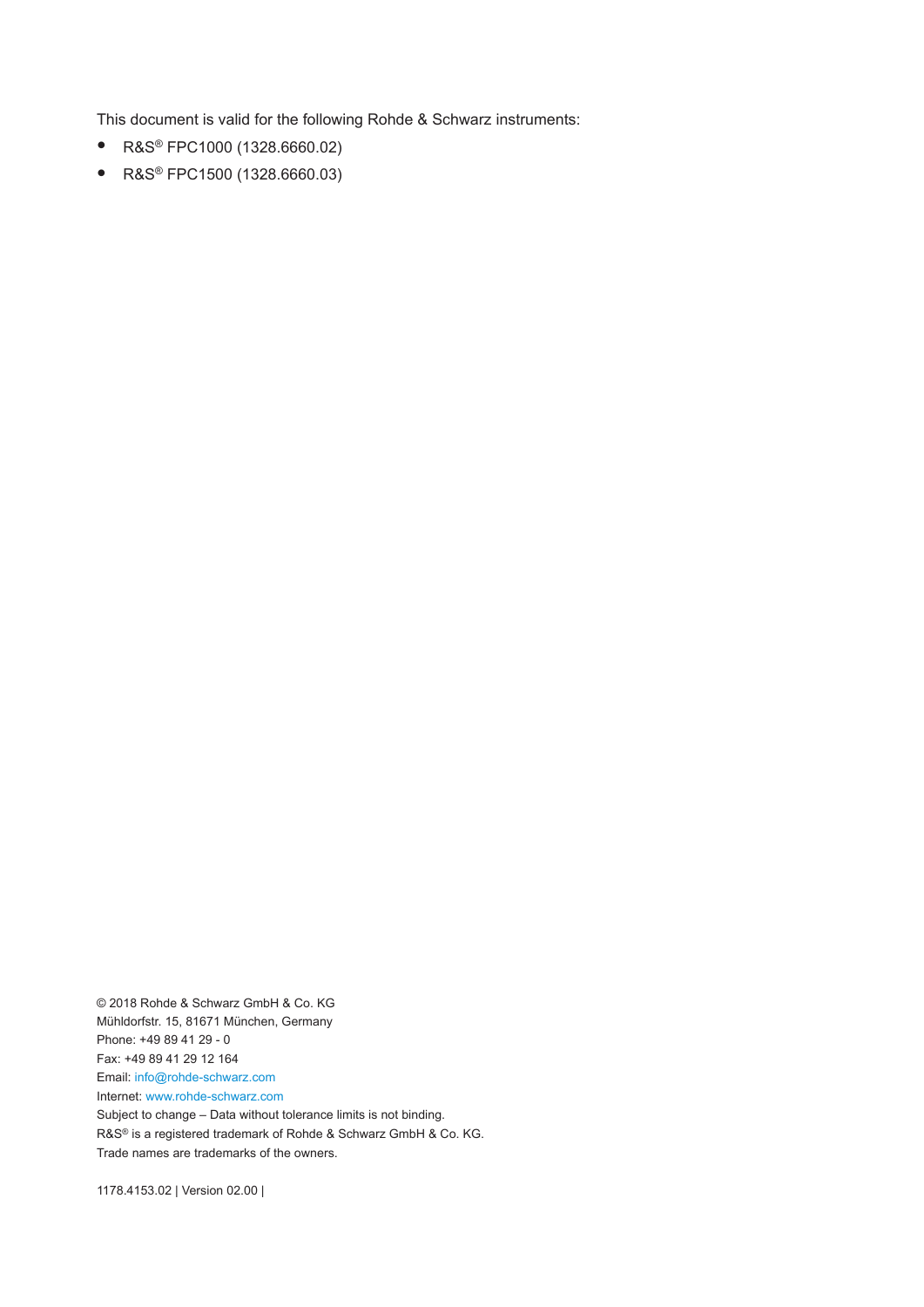## **Contents**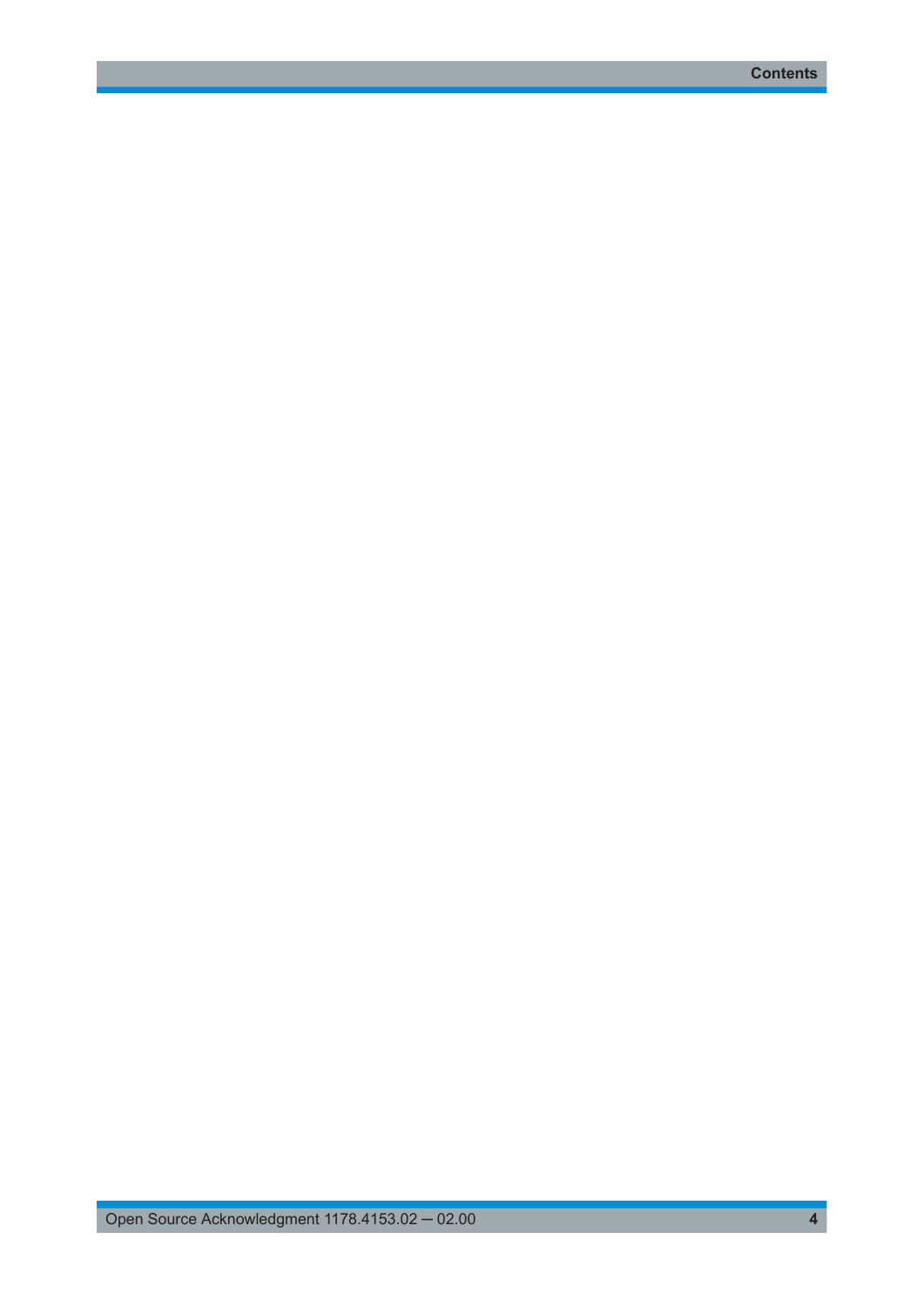### <span id="page-4-0"></span>1 Introduction

This product uses a number of open source software packages which are listed below.

The open source software is provided free of charge. You are entitled to use the open source software in accordance with the respective license conditions as provided in the following chapters.

Rohde & Schwarz would like to thank the open source community for their valuable contribution to embedded computing.

#### **1.1 Disclaimer**

The open source software is distributed WITHOUT ANY WARRANTY; without even the implied warranty of MERCHANTABILITY or FITNESS FOR A PARTICULAR PUR-POSE. The respective licenses may contain more details.

#### **1.2 How to obtain the source code**

The software included in this product may contain copyrighted software that is licensed under a license requiring us to provide the source code of that software, such as the GPL or LGPL. You may obtain the complete corresponding source code for such copyrighted software from us for an unlimited period of time and at no charge. In this case, please contact:

Rohde & Schwarz GmbH & Co. KG

Mühldorfstr. 15, 81671 München, Germany

Phone: +49 89 41 29 - 12345

Email: [customersupport@rohde-schwarz.com](mailto:customersupport@rohde-schwarz.com)

Internet: [www.customersupport.rohde-schwarz.com](http://www.customersupport.rohde-schwarz.com)

This offer is valid to anyone in receipt of this information.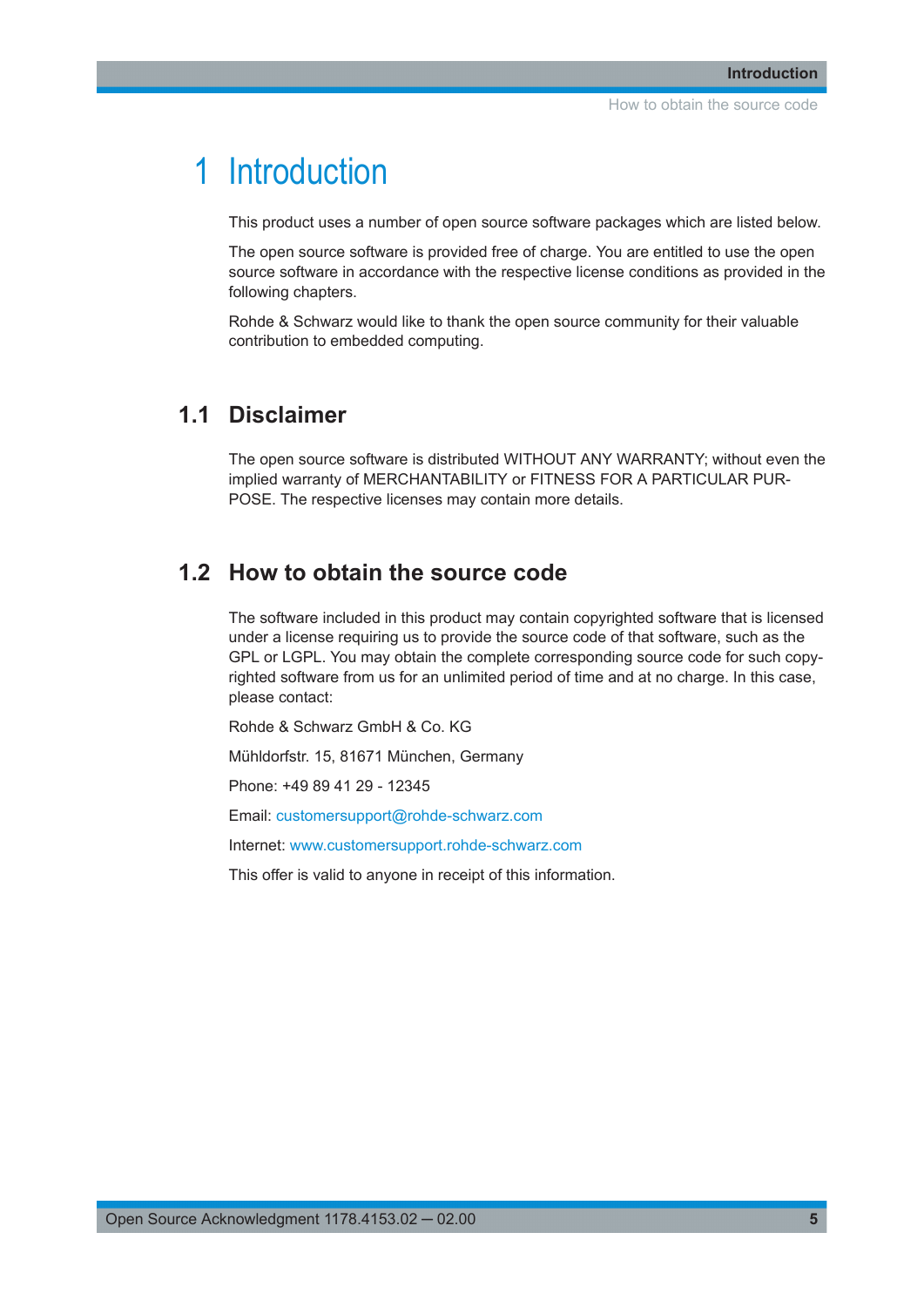### <span id="page-5-0"></span>2 Software packages

The software contained in this product makes use of the following open source software packages.

| Package                                     | <b>Version</b> | License                                        |
|---------------------------------------------|----------------|------------------------------------------------|
| <b>Boost</b>                                | 1.56.0         | <b>Boost Software License 1.0</b>              |
| <b>DSPFilters</b>                           | 2015-08-17     | <b>MIT License</b>                             |
| Fast pow() With<br>Adjustable Accu-<br>racy | 2007-11-25     | <b>BSD 3-clause "New" or "Revised" License</b> |
| Kiss FFT                                    | 1.30           | BSD 3-clause "New" or "Revised" License        |
| LibExpat                                    | 1.2            | <b>MIT License</b>                             |
| Miniz                                       | 1.15           | <b>The Unlicense</b>                           |
| OncRpc                                      | 1.14           | <b>Sun RPC License</b>                         |
| OpenSSL crypto-<br>graphic library          | 1.0.1r         | <b>OpenSSL License</b>                         |
| proj.4                                      | 4.4            | <b>MIT License</b>                             |
| RapidXml XML                                | 1.13           | <b>MIT License OR</b>                          |
| parser                                      |                | Boost Software License 1.0                     |
| Zip compression<br>library                  | 1.2.8          | zlib License                                   |

This product includes software developed by the OpenSSL Project for use in the OpenSSL Toolkit (http://www.openssl.org/). This product includes cryptographic software written by Eric Young (eay@cryptsoft.com) and software written by Tim Hudson(tjh@cryptsoft.com).

This product includes software developed by the OpenSSL Project for use in the OpenSSL Toolkit (http://www.openssl.org/). This product includes cryptographic software written by Eric Young (eay@cryptsoft.com) and software written by Tim Hudson(tjh@cryptsoft.com).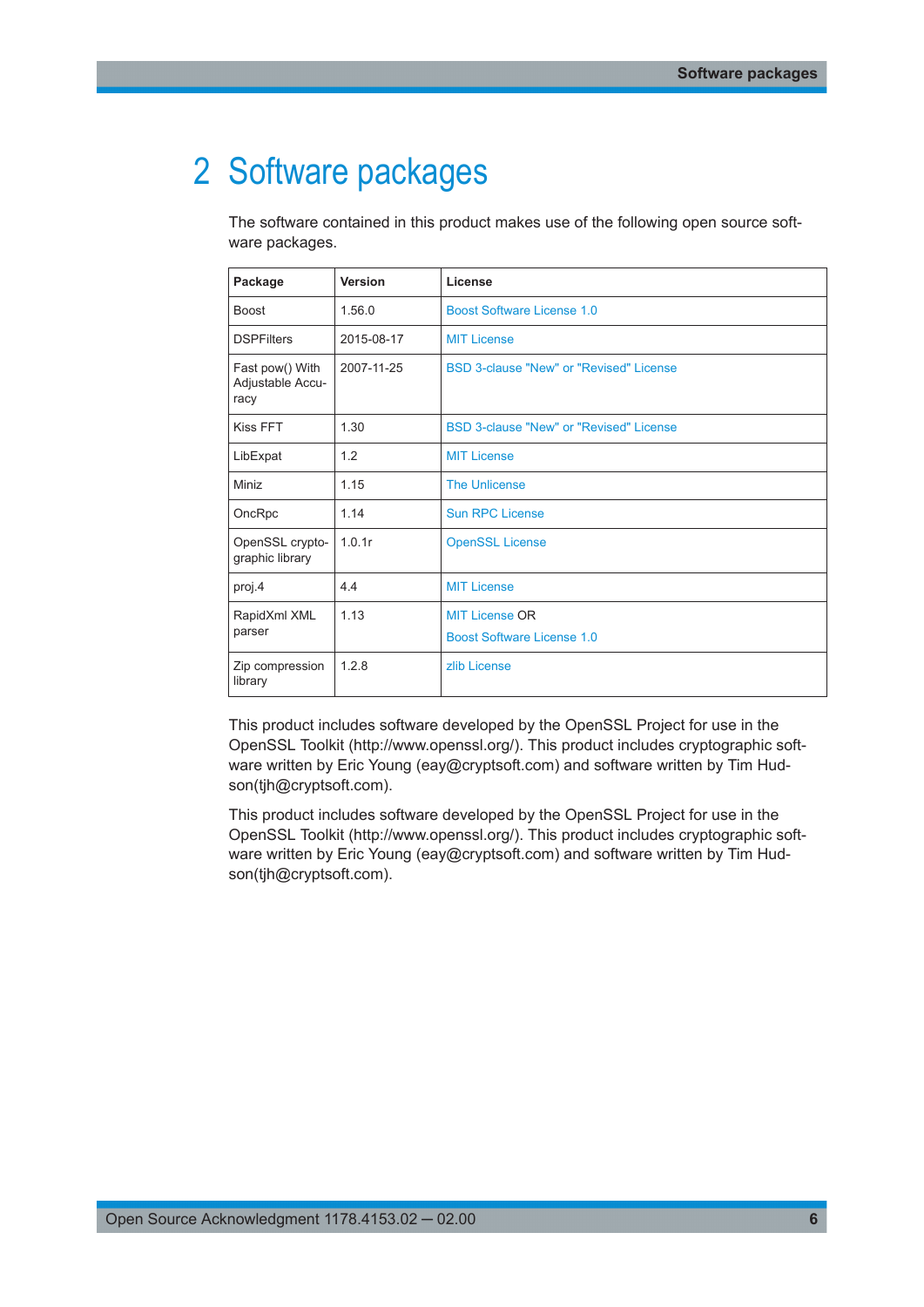### <span id="page-6-0"></span>3 Verbatim license texts

#### **3.1 BSD 3-clause "New" or "Revised" License**

All rights reserved.

Redistribution and use in source and binary forms, with or without modification, are permitted provided that the following conditions are met:

1. Redistributions of source code must retain the above copyright notice, this list of conditions and the following disclaimer.

2. Redistributions in binary form must reproduce the above copyright notice, this list of conditions and the following disclaimer in the documentation and/or other materials provided with the distribution.

3. Neither the name of the copyright holder nor the names of its contributors may be used to endorse or promote products derived from this software without specific prior written permission.

THIS SOFTWARE IS PROVIDED BY THE COPYRIGHT HOLDERS AND CONTRIBU-TORS "AS IS" AND ANY EXPRESS OR IMPLIED WARRANTIES, INCLUDING, BUT NOT LIMITED TO, THE IMPLIED WARRANTIES OF MERCHANTABILITY AND FIT-NESS FOR A PARTICULAR PURPOSE ARE DISCLAIMED. IN NO EVENT SHALL THE COPYRIGHT HOLDER OR CONTRIBUTORS BE LIABLE FOR ANY DIRECT, INDIRECT, INCIDENTAL, SPECIAL, EXEMPLARY, OR CONSEQUENTIAL DAMAGES (INCLUDING, BUT NOT LIMITED TO, PROCUREMENT OF SUBSTITUTE GOODS OR SERVICES; LOSS OF USE, DATA, OR PROFITS; OR BUSINESS INTERRUP-TION) HOWEVER CAUSED AND ON ANY THEORY OF LIABILITY, WHETHER IN CONTRACT, STRICT LIABILITY, OR TORT (INCLUDING NEGLIGENCE OR OTHER-WISE) ARISING IN ANY WAY OUT OF THE USE OF THIS SOFTWARE, EVEN IF ADVISED OF THE POSSIBILITY OF SUCH DAMAGE.

#### **3.2 Boost Software License 1.0**

Boost Software License - Version 1.0 - August 17th, 2003

Permission is hereby granted, free of charge, to any person or organization obtaining a copy of the software and accompanying documentation covered by this license (the "Software") to use, reproduce, display, distribute, execute, and transmit the Software, and to prepare derivative works of the Software, and to permit third-parties to whom the Software is furnished to do so, all subject to the following:

The copyright notices in the Software and this entire statement, including the above license grant, this restriction and the following disclaimer, must be included in all copies of the Software, in whole or in part, and all derivative works of the Software, unless such copies or derivative works are solely in the form of machine-executable object code generated by a source language processor.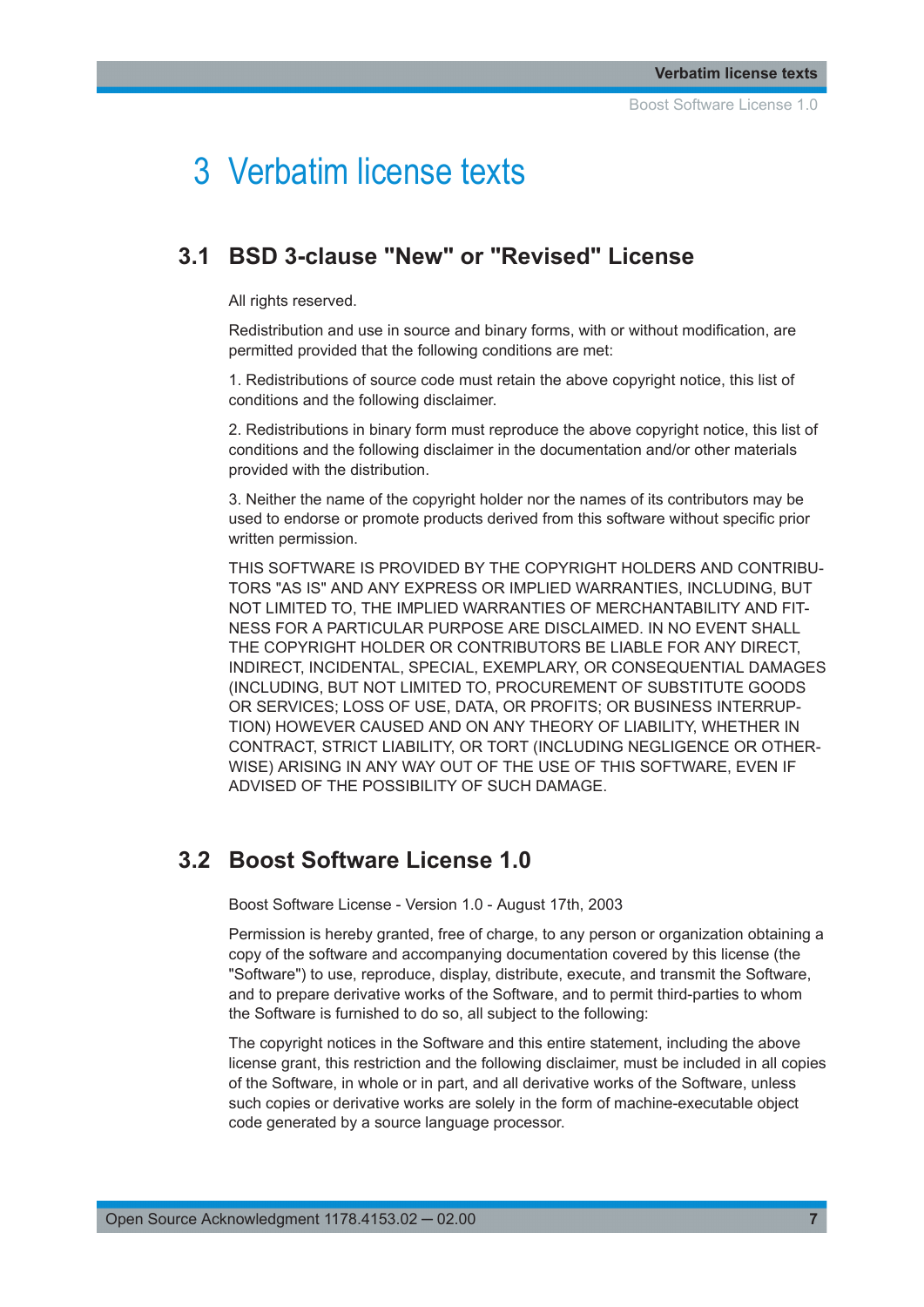<span id="page-7-0"></span>THE SOFTWARE IS PROVIDED "AS IS", WITHOUT WARRANTY OF ANY KIND, EXPRESS OR IMPLIED, INCLUDING BUT NOT LIMITED TO THE WARRANTIES OF MERCHANTABILITY, FITNESS FOR A PARTICULAR PURPOSE, TITLE AND NON-INFRINGEMENT. IN NO EVENT SHALL THE COPYRIGHT HOLDERS OR ANYONE DISTRIBUTING THE SOFTWARE BE LIABLE FOR ANY DAMAGES OR OTHER LIA-BILITY, WHETHER IN CONTRACT, TORT OR OTHERWISE, ARISING FROM, OUT OF OR IN CONNECTION WITH THE SOFTWARE OR THE USE OR OTHER DEAL-INGS IN THE SOFTWARE.

### **3.3 MIT License**

Permission is hereby granted, free of charge, to any person obtaining a copy of this software and associated documentation files (the "Software"), to deal in the Software without restriction, including without limitation the rights to use, copy, modify, merge, publish, distribute, sublicense, and/or sell copies of the Software, and to permit persons to whom the Software is furnished to do so, subject to the following conditions:

The above copyright notice and this permission notice shall be included in all copies or substantial portions of the Software.

THE SOFTWARE IS PROVIDED "AS IS", WITHOUT WARRANTY OF ANY KIND, EXPRESS OR IMPLIED, INCLUDING BUT NOT LIMITED TO THE WARRANTIES OF MERCHANTABILITY, FITNESS FOR A PARTICULAR PURPOSE AND NONIN-FRINGEMENT. IN NO EVENT SHALL THE AUTHORS OR COPYRIGHT HOLDERS BE LIABLE FOR ANY CLAIM, DAMAGES OR OTHER LIABILITY, WHETHER IN AN ACTION OF CONTRACT, TORT OR OTHERWISE, ARISING FROM, OUT OF OR IN CONNECTION WITH THE SOFTWARE OR THE USE OR OTHER DEALINGS IN THE SOFTWARE.

### **3.4 OpenSSL License**

OpenSSL License

Copyright (c) 1998-2008 The OpenSSL Project. All rights reserved.

Redistribution and use in source and binary forms, with or without modification, are permitted provided that the following conditions are met:

1. Redistributions of source code must retain the above copyright notice, this list of conditions and the following disclaimer.

2. Redistributions in binary form must reproduce the above copyright notice, this list of conditions and the following disclaimer in the documentation and/or other materials provided with the distribution.

3. All advertising materials mentioning features or use of this software must display the following acknowledgment: "This product includes software developed by the OpenSSL Project for use in the OpenSSL Toolkit. (http://www.openssl.org/)"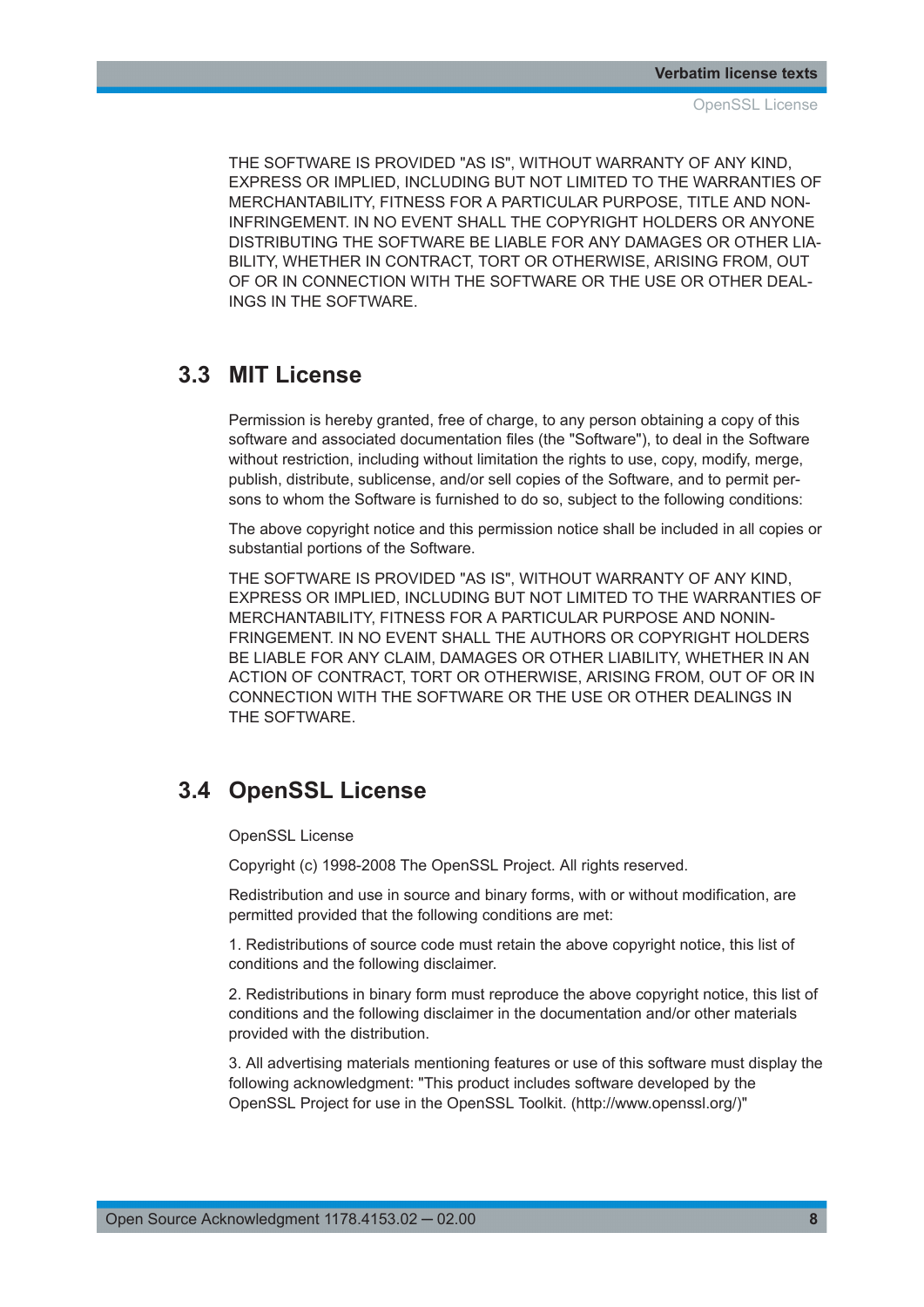4. The names "OpenSSL Toolkit" and "OpenSSL Project" must not be used to endorse or promote products derived from this software without prior written permission. For written permission, please contact openssl-core@openssl.org.

5. Products derived from this software may not be called "OpenSSL" nor may "OpenSSL" appear in their names without prior written permission of the OpenSSL Project.

6. Redistributions of any form whatsoever must retain the following acknowledgment: "This product includes software developed by the OpenSSL Project for use in the OpenSSL Toolkit (http://www.openssl.org/)"

THIS SOFTWARE IS PROVIDED BY THE OpenSSL PROJECT ``AS IS'' AND ANY EXPRESSED OR IMPLIED WARRANTIES, INCLUDING, BUT NOT LIMITED TO, THE IMPLIED WARRANTIES OF MERCHANTABILITY AND FITNESS FOR A PARTICU-LAR PURPOSE ARE DISCLAIMED. IN NO EVENT SHALL THE OpenSSL PROJECT OR ITS CONTRIBUTORS BE LIABLE FOR ANY DIRECT, INDIRECT, INCIDENTAL, SPECIAL, EXEMPLARY, OR CONSEQUENTIAL DAMAGES (INCLUDING, BUT NOT LIMITED TO, PROCUREMENT OF SUBSTITUTE GOODS OR SERVICES; LOSS OF USE, DATA, OR PROFITS; OR BUSINESS INTERRUPTION) HOWEVER CAUSED AND ON ANY THEORY OF LIABILITY, WHETHER IN CONTRACT, STRICT LIABIL-ITY, OR TORT (INCLUDING NEGLIGENCE OR OTHERWISE) ARISING IN ANY WAY OUT OF THE USE OF THIS SOFTWARE, EVEN IF ADVISED OF THE POSSIBILITY OF SUCH DAMAGE.

This product includes cryptographic software written by Eric Young (eay@cryptsoft.com). This product includes software written by Tim Hudson (tjh@cryptsoft.com).

Original SSLeay License

Copyright (C) 1995-1998 Eric Young (eay@cryptsoft.com) All rights reserved.

This package is an SSL implementation written by Eric Young (eay@cryptsoft.com). The implementation was written so as to conform with Netscapes SSL.

This library is free for commercial and non-commercial use as long as the following conditions are aheared to. The following conditions apply to all code found in this distribution, be it the RC4, RSA, lhash, DES, etc., code; not just the SSL code. The SSL documentation included with this distribution is covered by the same copyright terms except that the holder is Tim Hudson (tjh@cryptsoft.com).

Copyright remains Eric Young's, and as such any Copyright notices in the code are not to be removed. If this package is used in a product, Eric Young should be given attribution as the author of the parts of the library used. This can be in the form of a textual message at program startup or in documentation (online or textual) provided with the package.

Redistribution and use in source and binary forms, with or without modification, are permitted provided that the following conditions are met:

1. Redistributions of source code must retain the copyright notice, this list of conditions and the following disclaimer.

2. Redistributions in binary form must reproduce the above copyright notice, this list of conditions and the following disclaimer in the documentation and/or other materials provided with the distribution.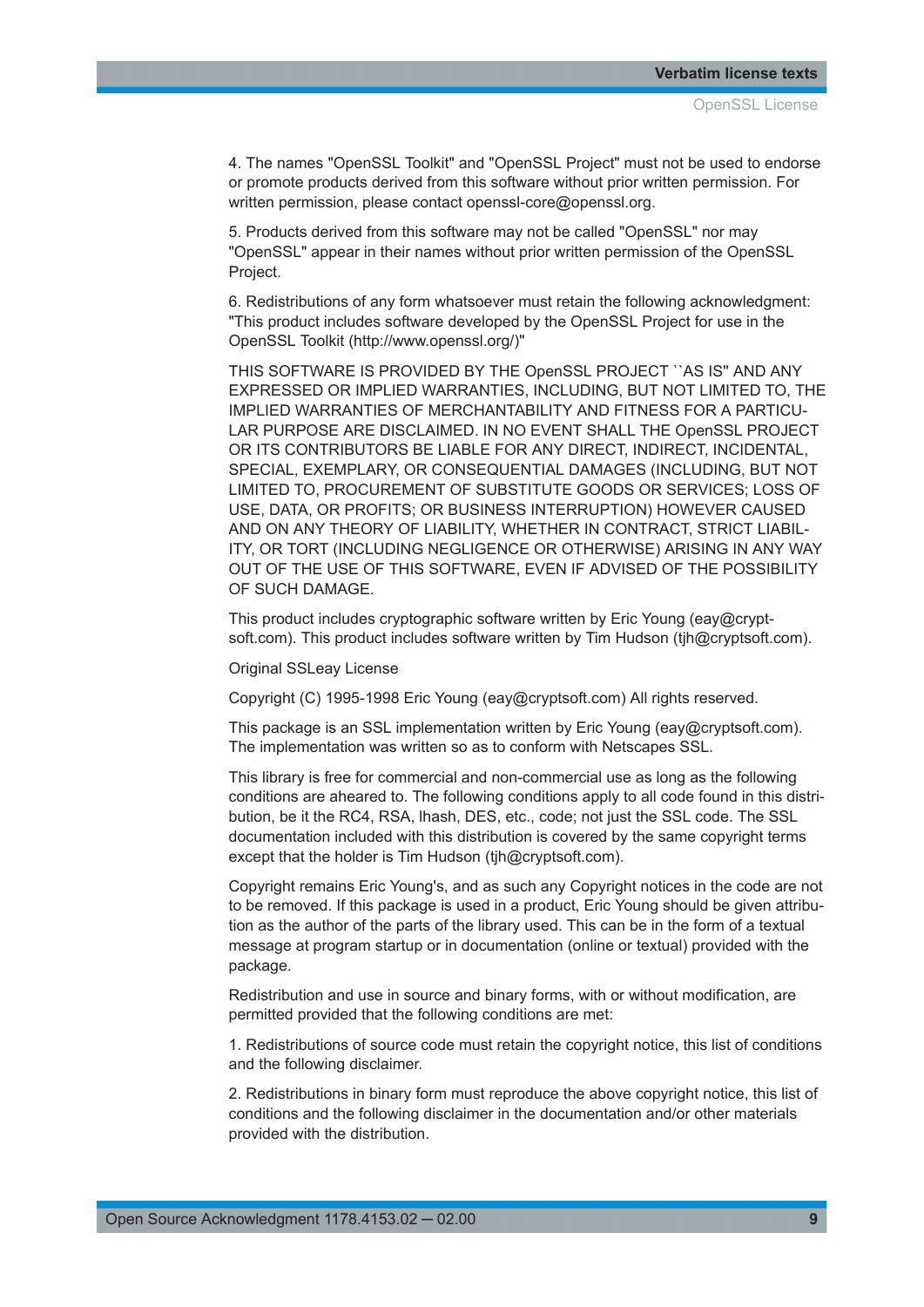<span id="page-9-0"></span>3. All advertising materials mentioning features or use of this software must display the following acknowledgement:

"This product includes cryptographic software written by Eric Young (eay@cryptsoft.com)"

The word 'cryptographic' can be left out if the rouines from the library being used are not cryptographic related :-).

4. If you include any Windows specific code (or a derivative thereof) from the apps directory (application code) you must include an acknowledgement: "This product includes software written by Tim Hudson (tih@cryptsoft.com)"

THIS SOFTWARE IS PROVIDED BY ERIC YOUNG ``AS IS'' AND ANY EXPRESS OR IMPLIED WARRANTIES, INCLUDING, BUT NOT LIMITED TO, THE IMPLIED WAR-RANTIES OF MERCHANTABILITY AND FITNESS FOR A PARTICULAR PURPOSE ARE DISCLAIMED. IN NO EVENT SHALL THE AUTHOR OR CONTRIBUTORS BE LIABLE FOR ANY DIRECT, INDIRECT, INCIDENTAL, SPECIAL, EXEMPLARY, OR CONSEQUENTIAL DAMAGES (INCLUDING, BUT NOT LIMITED TO, PROCURE-MENT OF SUBSTITUTE GOODS OR SERVICES; LOSS OF USE, DATA, OR PROF-ITS; OR BUSINESS INTERRUPTION) HOWEVER CAUSED AND ON ANY THEORY OF LIABILITY, WHETHER IN CONTRACT, STRICT LIABILITY, OR TORT (INCLUD-ING NEGLIGENCE OR OTHERWISE) ARISING IN ANY WAY OUT OF THE USE OF THIS SOFTWARE, EVEN IF ADVISED OF THE POSSIBILITY OF SUCH DAMAGE.

The licence and distribution terms for any publically available version or derivative of this code cannot be changed. i.e. this code cannot simply be copied and put under another distribution licence [including the GNU Public Licence.]

#### **3.5 Sun RPC License**

Sun RPC is a product of Sun Microsystems, Inc. and is provided for unrestricted use provided that this legend is included on all tape media and as a part of the software program in whole or part. Users may copy or modify Sun RPC without charge, but are not authorized to license or distribute it to anyone else except as part of a product or program developed by the user.

SUN RPC IS PROVIDED AS IS WITH NO WARRANTIES OF ANY KIND INCLUDING THE WARRANTIES OF DESIGN, MERCHANTIBILITY AND FITNESS FOR A PAR-TICULAR PURPOSE, OR ARISING FROM A COURSE OF DEALING, USAGE OR TRADE PRACTICE.

Sun RPC is provided with no support and without any obligation on the part of Sun Microsystems, Inc. to assist in its use, correction, modification or enhancement.

SUN MICROSYSTEMS, INC. SHALL HAVE NO LIABILITY WITH RESPECT TO THE INFRINGEMENT OF COPYRIGHTS, TRADE SECRETS OR ANY PATENTS BY SUN RPC OR ANY PART THEREOF.

In no event will Sun Microsystems, Inc. be liable for any lost revenue or profits or other special, indirect and consequential damages, even if Sun has been advised of the possibility of such damages.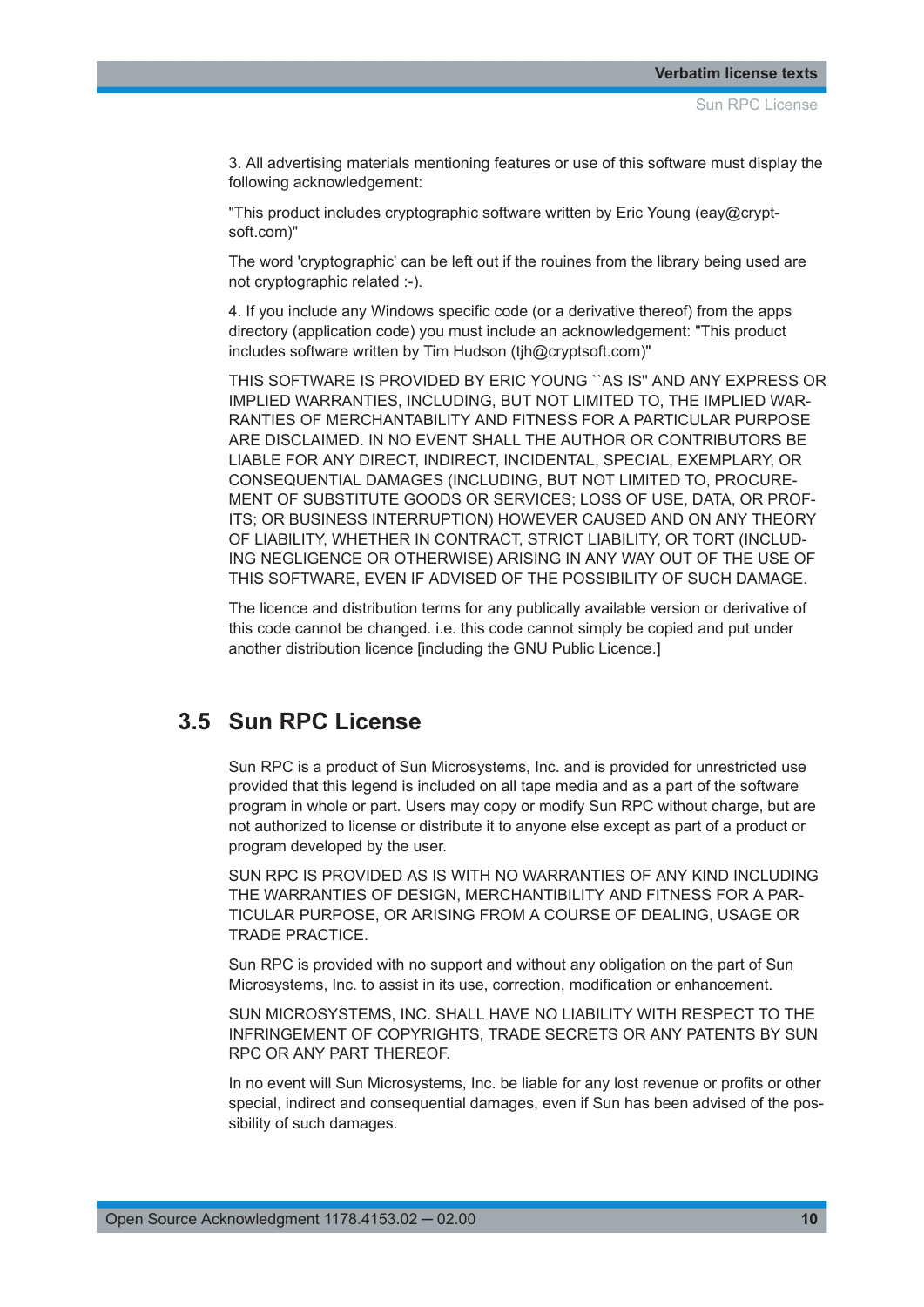zlib License

<span id="page-10-0"></span>Sun Microsystems, Inc.

2550 Garcia Avenue

Mountain View, California 94043

#### **3.6 The Unlicense**

This is free and unencumbered software released into the public domain.

Anyone is free to copy, modify, publish, use, compile, sell, or distribute this software, either in source code form or as a compiled binary, for any purpose, commercial or non-commercial, and by any means.

In jurisdictions that recognize copyright laws, the author or authors of this software dedicate any and all copyright interest in the software to the public domain. We make this dedication for the benefit of the public at large and to the detriment of our heirs and

successors. We intend this dedication to be an overt act of relinquishment in perpetuity of all present and future rights to this software under copyright law.

THE SOFTWARE IS PROVIDED "AS IS", WITHOUT WARRANTY OF ANY KIND, EXPRESS OR IMPLIED, INCLUDING BUT NOT LIMITED TO THE WARRANTIES OF MERCHANTABILITY, FITNESS FOR A PARTICULAR PURPOSE AND NONIN-FRINGEMENT. IN NO EVENT SHALL THE AUTHORS BE LIABLE FOR ANY CLAIM, DAMAGES OR OTHER LIABILITY, WHETHER IN AN ACTION OF CONTRACT, TORT OR OTHERWISE, ARISING FROM, OUT OF OR IN CONNECTION WITH THE SOFT-WARE OR THE USE OR OTHER DEALINGS IN THE SOFTWARE.

For more information, please refer to http://unlicense.org/

#### **3.7 zlib License**

This software is provided 'as-is', without any express or implied warranty. In no event will the authors be held liable for any damages arising from the use of this software.

Permission is granted to anyone to use this software for any purpose, including commercial applications, and to alter it and redistribute it freely, subject to the following restrictions:

1. The origin of this software must not be misrepresented; you must not claim that you wrote the original software. If you use this software in a product, an acknowledgment in the product documentation would be appreciated but is not required.

2. Altered source versions must be plainly marked as such, and must not be misrepresented as being the original software.

3. This notice may not be removed or altered from any source distribution.